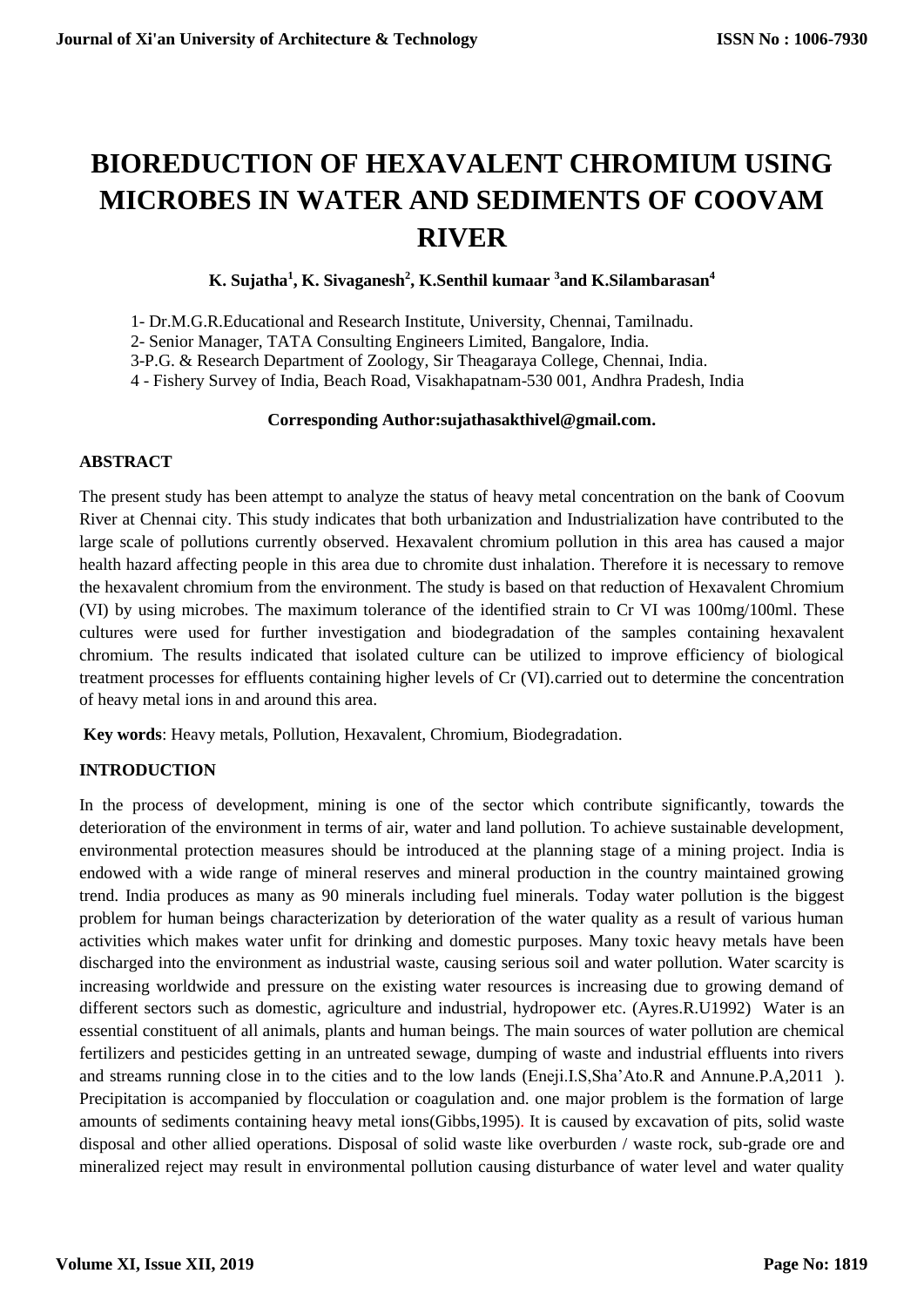(Dhar, 1993). This problem associated with heavy metal contamination is caused by natural oxidation when minerals are exposed to air and water. Sulfide oxidizing bacteria play an important role in the formation of AMD (Kleinmann *et al*., 1985).

 The chromium is an important industrial metal used in diverse products and processes (Nriagu,1988). At many locations it is released to the environment due to leakage as a result of poor storage or improper disposal practice (Palmer and Wittbrodt, 1991; Calder, 1988). Aqueous chromium (VI) species are generally soluble and relatively weakly adsorbing, hence they can be mobile in groundwater (Kent *et al*.,1995). Cr (III), if uncomplexed, should be highly retarded in groundwater because its aqueous species are extensively adsorbed or insoluble (Kent *et al*.,1994; Anderson *et al*., 1994).

Hexavalent chromium are found in several ground water samples of Kanpur city. Generally contaminant flow was in the direction of ground water flow and much more depend upon the hydrological features of the area. It also inferred that shallow depth hand pumps were largely contaminated (Panday, 1997).

The surrounding soil and plants are also reported to be enriched in chromium content around the chromium rich ultramafic terrain in Pakistan (Kafay yatullah). Previous studies have shown that a high degree of heavy metal contamination in soil and plants have occurred in many places in the world, which could be related to the occurrence of ore deposits (Gough *et al.*,1989). Previous study shows that ground water and surface water chromite are contaminated with hexavalent chromium (R.K.Tiwary *et al.*, 2005). Chromium enters the environment, and persists in its most stable oxidation states, Cr (III) and Cr (VI). Trivalent form of chromium is relatively innocuous and immobile, while Cr (VI) moves readily through soils and Aquatic environment. Hexavalent compounds are acute toxic, mutagenic (Bianci *et al*., 1983; Beyersmann *et al*., 1984), teratogenic (Abbasi and Soni, 1984), and carcinogenic (Mancuso and Hueper., 1951; Waterhouse 1975; Yassi and Nieboer, 1988).

Chromium  $(Cr^{6})$  is most toxic water pollutant. The value above 0.05 in drinking water may pose detrimental to human health. In higher concentration of  $Cr^{+6}$  may produce diseases like a corrosive action on the skin and mucous membrane. It is a strong oxidizing agent capable of being absorbed through the skin (Nriagu and Nieboer, 1988) it is also an irritant to the plant and animal. In contrast, trivalent compounds have relatively low toxicity (Van Weerelt *et al*., 1964) and are immobile under moderately alkaline to slightly acidic conditions.

 In the present investigation we have isolated an indigenous bacterial strain capable of resisting chromium from Coovam effluent. The main aim is to establish a remediation route for detoxification of Cr (VI) using this indigenous microorganism with all optimized process parameters and conditions.

# **MATERIALS AND METHOD**

To carry out the study water and soil samples collected from the Coovam River. Initial concentration of Hexavalent chromium in water samples and soil characteristic study has been carried out. Sample Characteristics of Chromium contaminated soil and water samples were collected in screw capped sterilized bottles from different area of Coovam River. The pH of the samples was determined with an ion-specific electrode (pH meter) and the pH of the soil and waste water samples were in the range of 7.3 - 7.8 and 8.3 – 8.5, respectively. This indicated that the chromite contaminated sites are slightly alkaline in nature. The range of Cr (VI) in the contaminated soil sample is in the range of 2-6 mg/l and in case of effluent it varied from 36- 44 mg/l. Results of the XRF analysis of dump material show that the  $Cr_2O_3$  content in the water body varies from 25.31 to 55.525% whereas dump material contains  $5-9\%$  Cr<sub>2</sub>O<sub>3</sub>. Iron percentage is also found high in the sample. The procedure of bioremediation of hexavalent chromium involves sample collection, isolation of microbes, minimum inhibitory concentration check, growth of microbes, strain identification, diphenyl carbazide assay, initial measurement of chromium (VI), bioreduction of chromium (VI), measurement of Cr (VI) after reduction. These processes are described below in detail.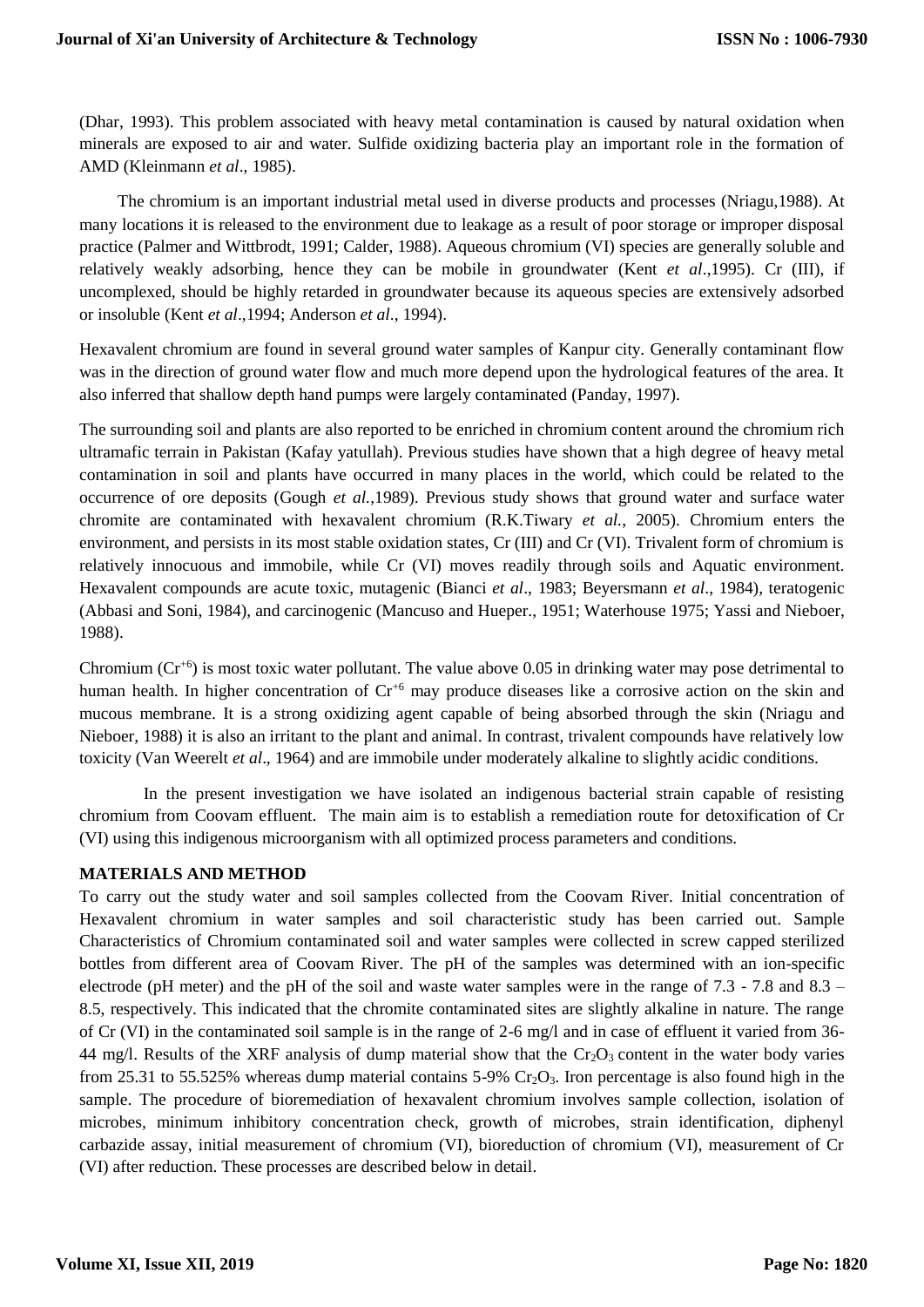#### **ISOLATION OF MICROBES:**

Microbes that are capable of residing in chromium contaminated soil must have developed the resistivity towards chromium. Therefore these microbes must be able to reduce Cr (VI) to Cr (III). Therefore, these soil and water samples used to grow chromium resistant microbes.Peptone and yeast extract (PYE) were used to prepare culture media. Microbes that have been grown on the Petri plate have to be checked for the highest concentration of chromium that they can resist and can have visible growth on the Petri plate. For this purpose, petri plates with increasing concentrations of  $K_2Cr_2O_7$  were prepared. Plates were then streaked. After the incubation of 24 hours, the microbes grown on the plates were transferred to the plate with higher concentration of  $K_2Cr_2O_7$ . After the check for the MIC, a single strain capable of growing at higher concentration was selected for further investigation.

 After the MIC check, the selected strain was used for the preparation of culture. The culture was prepared using the procedure mentioned earlier. Also, the plates were prepared. Incubation was done for 24 hours at 37°C. The selected strain was sent to 'Centre for Cellular and Molecular Biology' (CCMB) Hyderabad for the identification process.

#### **Initial measurement of Chromium (VI):**

Dissolve 250mg 1, 5-Diphenyl Carbazide in 50 ml acetone. Store it in brown bottle. Discard when solutions become discolored.1gm of the solid sample is mixed in 25 ml of distilled water and was filtered using filter paper. For the water sample we use 25 ml of it, the water and filterded soil samples is acidified by adding 5 drops of Phosphoric acid. Then 2ml of  $0.2N H_2SO_4$  and 2ml of Diphenyl carbazide is added. Pink coloration is developed. Then it is analyzed by a spectrophotometer.

#### **Bioreduction of Chromium (VI):**

A 250 ml flask with 50ml water sample or soil sample (filtered) and components of media are mixed. It is supplemented with 0.5g of lactose. After sterilization, 2ml of 24 hour grown culture was added to it. The setup was inoculated in the laminar air flow. After that, the incubation for a period of 24 hours and 72 hours was done in the incubator at a temperature of 37°C. After the approximate time, the evaluation of chromium (VI) was done following standard procedure. Controls were prepared with no culture being added to them.

# **Final measurement of Chromium (VI):**

The bacterial strain, were precultured overnight in PYE broth and the cell pellets were collected by centrifugation (6000*g* for 10 min) followed by washing the cell pellets in phosphate buffer. After two washes of the cells in phosphate buffer, the cells were re-suspended in the similar buffer. Culture flasks containing minimal salts medium supplemented with Cr (VI) from the water and filtered soil sample (40 ml each) and 0.5g lactose were inoculated with the equal amounts of culture species. Media without Cr (VI) was inoculated with bacteria and uninoculated media containing Cr (VI) served as controls. All the cultures including controls (in duplicate) were incubated for 72 h at 37oC temperature.

Growth of the bacteria was monitored at specific time intervals, by measuring optical density of the cultures at 540 nm. To compute the Cr (VI) reduction by growing cells, a 3 ml culture from each of the above flasks was centrifuged (6000 rpm for 15 min) and the supernatant analyzed for Cr (VI). In order to isolate the chromium resistant bacteria different soil samples and water samples were taken which is listed in the Table 1 below**.** Cr (VI) analysis by diphenyl carbazide assay and pH of the samples were measured. From these samples soil sample and water sample is selected for the isolation of chromium resistant bacteria. Soil sample and waste water sample is selected for further studies because of the high chromium content present in both of them.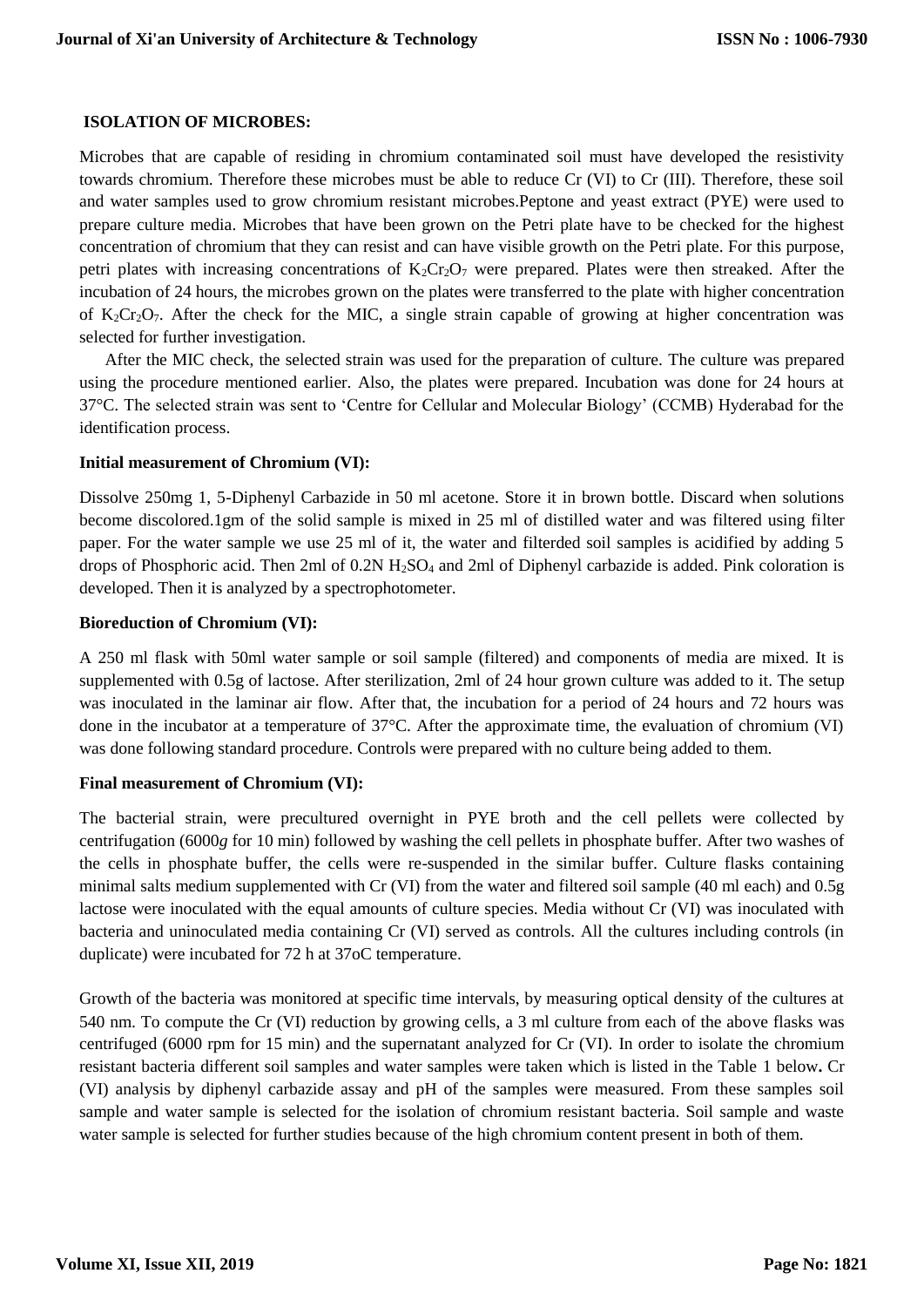# **RESULTS AND DISCUSSION**

# **Isolation of Chromium Resistant bacterial Strains and Cr (VI) Tolerance study:**

Soils contain a very large number of micro-organisms which can include a number of Cr (VI) utilizing bacteria. A single chromium resistance bacterial strain was isolated from the samples by culture methods. The isolated strains is tested for their chromate tolerance at different concentrations (25-200mg/100ml) in solid agar medium. Microbes grown on 125mg  $K_2Cr_2O_7/100$ ml distilled water are shown in Figure 1 & 2. **Figure 1: Showing growth of microbe at 125mg K2Cr2O7/100ml distilled Water**



**Figure 2: Showing growth of microbe at 125mg K2Cr2O7/100ml distilled water**



**Bioreduction of chromium**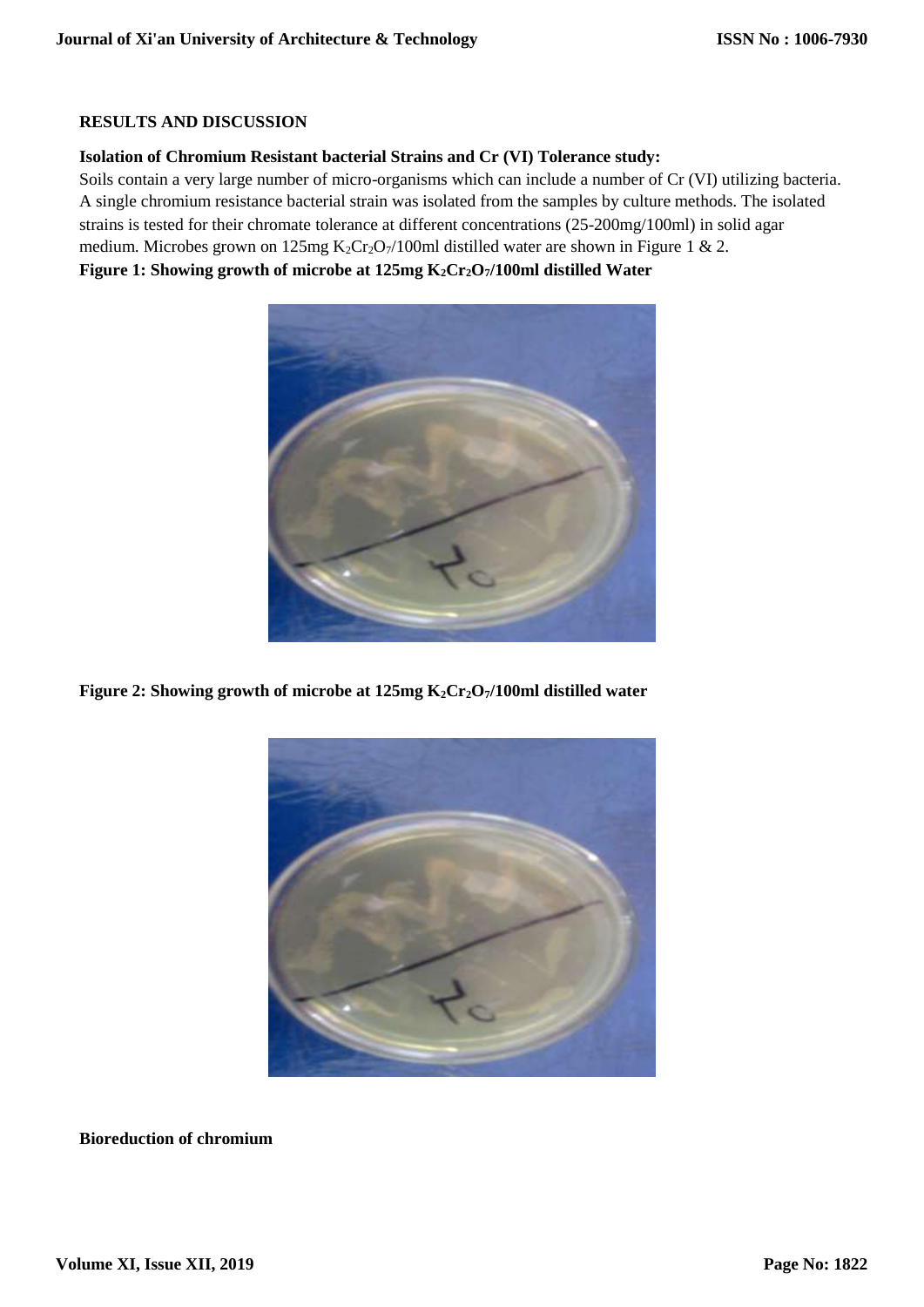The initial Chromium (VI) concentration of water sample taken was 0.755 ppm. The water sample was collected from Coovam River. After 24 hour, the samples were taken and 3 ml of it was centrifuged and filtered with whattman filter paper no 42. The supernatant after filtration was measured at 540 nm. The reduced concentration of the sample was 0.261ppm. After 72 hours, another set of samples were taken and 3 ml of it was centrifuged and filtered with whattman filter paper no 42. The supernatant after filtration was measured at 540 nm. The reduced concentration was 0.022ppm.

The soil sample was collected from the same area. Initial concentration of chromium (VI) was 0.998ppm. After 24 hours first set of the soil sample was measured and the concentration was 0.58ppm.Then the second set of soil sample after 72 hours was measured and the concentration was 0.43 ppm. Table 6 shows the result of reduction after different time intervals.

| <b>Samples</b>                      | <b>Initial Concentration</b><br>of $Cr$ (VI) (ppm) | <b>Concentration of Cr (VI)</b><br>after 24 hours of<br>bioreduction(ppm) | <b>Concentration of Cr</b><br>(VI) after 72 hours of<br>bioreduction(ppm) |
|-------------------------------------|----------------------------------------------------|---------------------------------------------------------------------------|---------------------------------------------------------------------------|
| <b>Waste Water</b><br><b>Sample</b> | 0.755                                              | 0.261                                                                     | 0.022                                                                     |
| Soilsample (OB<br>Dump)             | 0.998                                              | 0.58                                                                      | 0.43                                                                      |



**Figure 3: Showing reduced concentration of Cr+6 after different period of time**

# **CONCLUSION**

Hexavalent chromium is a highly toxic. Hence the present investigation has examined the presence of indigenous organisms from the Cr (VI) contaminated soil and water. The identified microorganism has high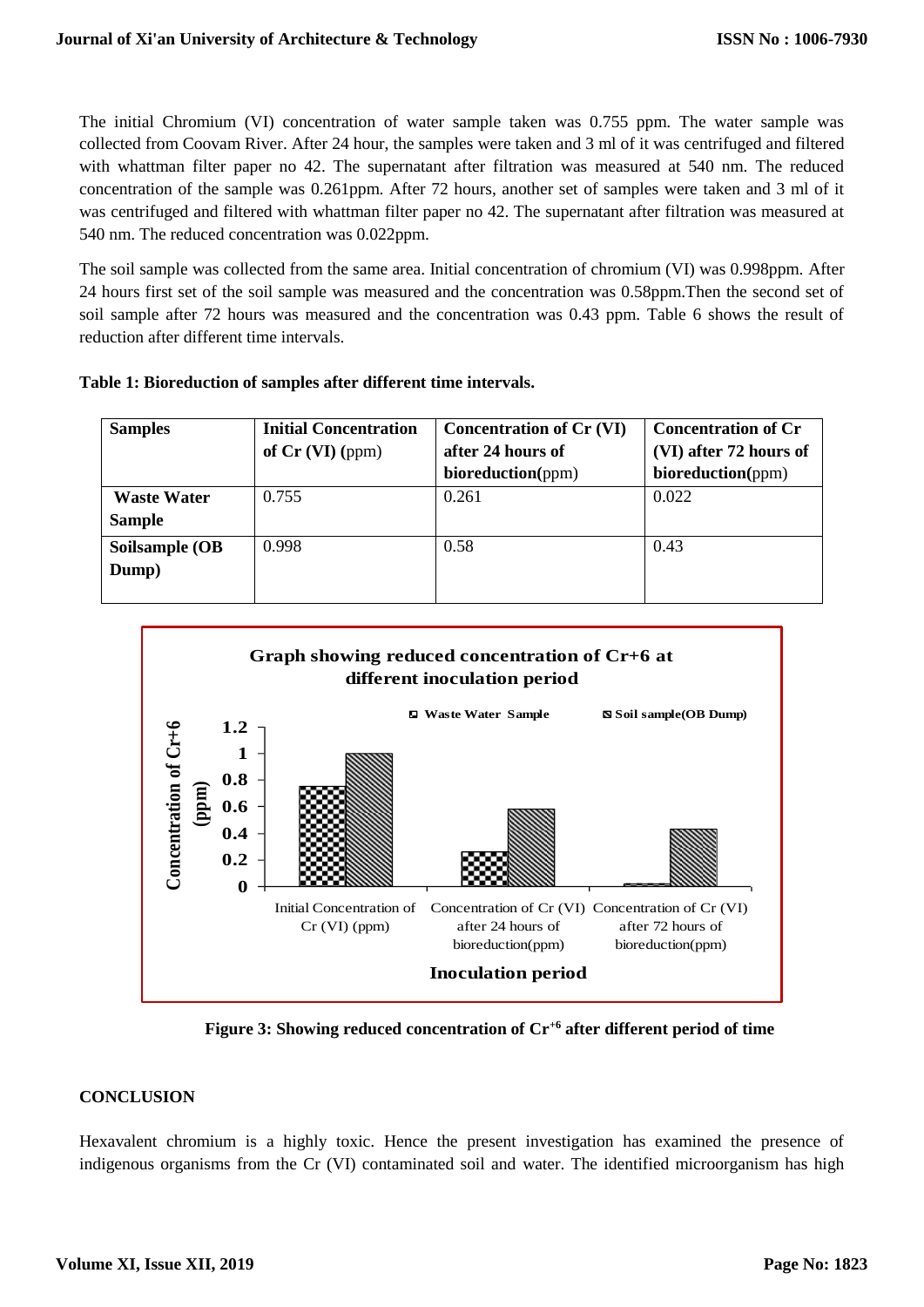resistance to Cr (VI) and has significant capability to completely degrade Cr (VI) in the waste water. The result shows that the bioreduction of Cr (VI) in the soil sample 47% and 97% in waste water sample within 72 hours while the degradation of soil and water sample was 42% and 66% in 24 hours respectively. Hence, it can be concluded that the identified chromium resistant microorganism is more effective in cleaning wastewater. Even though, the condition is very bad at present, but if the same continues in future groundwater source will be completely polluted and become unfit for drinking and other purposes. This observation indicates contamination of the environment. Thus dumping of waste polluted materials should be avoided and they should not be let into the river. Hence lot of precaution should be done to avoid consequence.

# **REFERENCE**

 Ayres.R.U, Toxic Heavy Metals: Materials Cycle Optimization, Proceedings of the National Academy of Sciences, 89(3), 815-820 (1992).

 Baral. A and Engelken. R, (2002). Chromium-based regulations and greening in metal finishing industries in the USA, Environ. Sci. Policy, 5 2: 121–133.

Basso, M. C, Cerrella, E. G, & Cukierman, A. L, (2002). Lignocellulosic materials as potential biosorbents of trace toxic metals from waste water. Industrial & Engineering Chemistry Research, 41 15: 3580–3585.

Camargo. F.A.O, Bento. F.M, Okeke. B.C and Frankenberger. W.T, (2003).Chromate reduction by chromium resistant bacteria isolated from soils contaminated with dichromate, *J. Environ. Qual*, **32**: 1228- 1233.

Cervantes. C, Campos-Garcıa. J, Devars. S, Gutierrez-Corona. F, Loza-Tavera. H, Torres- Guzman. J.C, Moreno-Sanchez. R, (2001). Interactions of chromium with microorganisms and plants. FEMS Microbiol Rev, 25: 335–347.

Das, A and Mishra S, (2008). Hexavalent Chromium (VI): Health hazards & Environmental Pollutant. Journal *of Environmental Research and Development*, **2**: 386-392.

Donati. E Oliver. C, Curutchet. G (2003). Reduction of chromium (VI) by the indirect action of *Thiobacillus thioparus.* Braz. *J. Chem. Eng, vol.*20 Jan/March.

 Eneji.I.S,Sha'Ato.R and Annune.P.A, Bioaccumulation of Heavy Metals in Fish (Tilapia Zilli and Clarias Gariepinus) Organs from River Benue, North–Central Nigeria, Pakistan J. Analytical Environ. Chem., 12, 25-31 (2011).

Environmental Protection Agency Health assessment document for chromium Final report, (1984). EPA-600/8-83-014F. OSHA Cr (VI) Docket Office Exhibit 19, Item 19-1.

Gardea-Torresdey, J. L, de la Rosa, G, & Peralta-Videa, J. R, (2004). Use of phytofiltration technologies in the removal of heavy metals: A review. Pure and Applied Chemistry, 76 4: 801–813.

 Gibbs, P. J. and Miskiewicz, A. G., 1995. Heavy metals in fish near major primary treatment Sewage outfall. Marine Pollution Bulletin, 30(10), 667–674.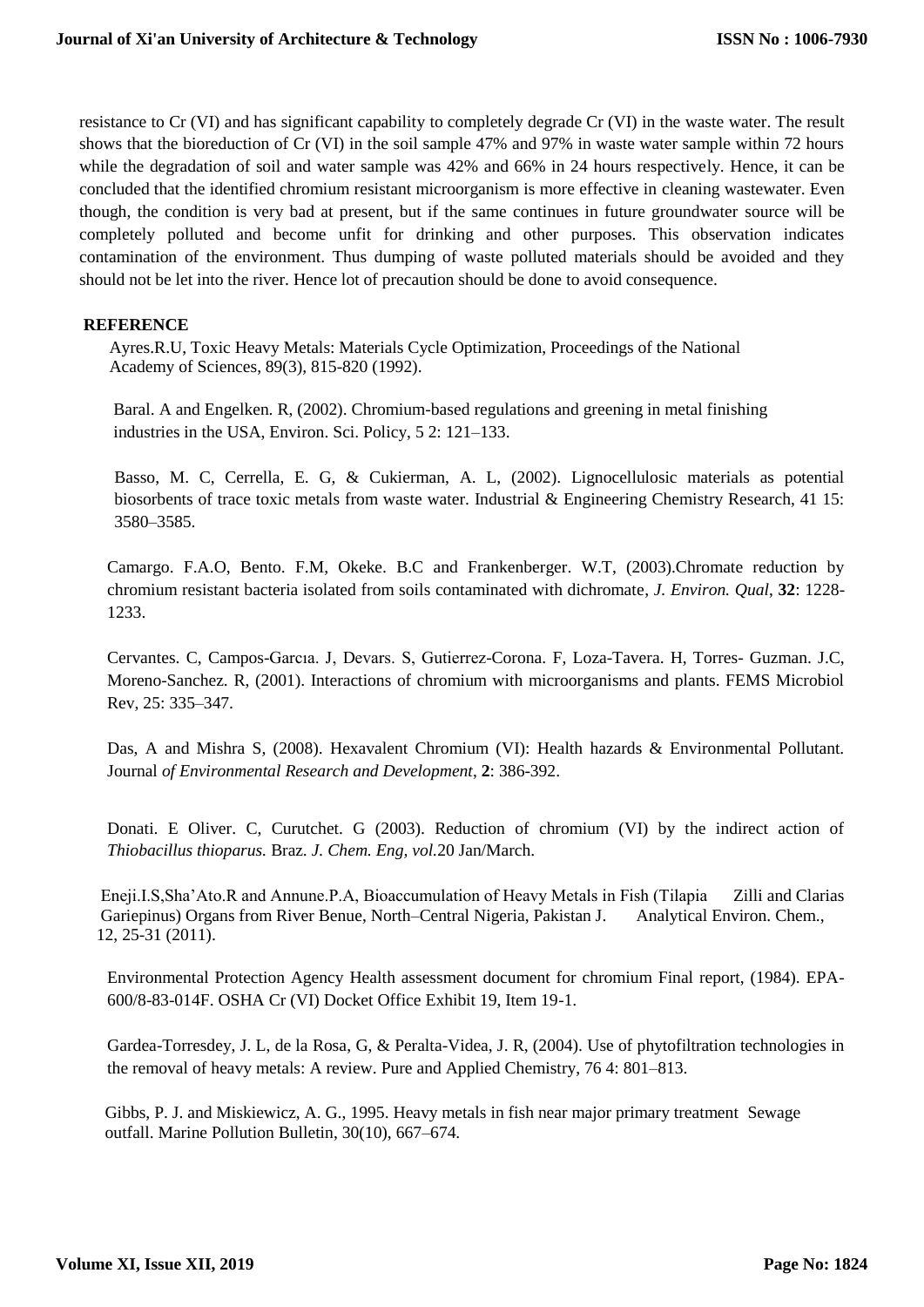Gupta. V.K and Rastogi. A, (2009). Biosorption of hexavalent chromium by raw and acidtreated green alga *Oedogonium hatei* from aqueous solutions, *Journal of Hazardous Materials ,Vol*. 163, Issue 1, 15: 396- 402.

Hamadi, N. K, Chen, X. D, Farid, M. M, & Lu, M. G. Q, (2001). Adsorption kinetics for the removal of chromium (VI) from aqueous solution by adsorbents derived from used tyres and sawdust. *Chemical Engineering Journal*, **84** 2: 95–105.

Jonnalagadda Raghava RaoRathinam Aravindhan, Kalarical Janardhanan Sreeram,,Balachandran Unni Nair,(2007). Biological removal of carcinogenic chromium (VI) using mixed Pseudomonas strains, *J. Gen. Appl. Microbiol,* **53** 2: 71-9

Kurniawan. T.A, Chan. G.Y.S, Lo. W.H, Babel. S, (2006). Physicochemical treatment techniques for wastewater laden with heavy metals. *Chem Eng J*, 118: 83

Komori. K.A, Rivas. A, Toda. K, Ohtake. H, (1990). A method for removal of toxic chromium using dialysis-sac cultures of a chlomate- reducing strain of *Enterobacter cloacae*. Applied Microbial Biotechnology, 33:117–119.

Lovley. D.R, (1994). Microbial reduction of iron, manganese, and other metals. Advances in Agronomy, 54: 175–231.

Muthukrishnan, M, & Guha, B. K, (2008). Effect of pH on rejection of Cr (VI) by Nanofiltration. Desalination, 219 1–3: 171–178.

Malik. A, (2004). Metal bioremediation through growing cells. Environment International, 30: 261–278.

Mohanty, K, Jha, M., Meikap, B. C, & Biswas, M. N, (2005). Removal of chromium (VI) from dilute aqueous solutions by activated carbon developed from Terminalia arjuna nuts activated with zinc chloride. Chemical Engineering Science, 60 11: 3049–3059.

McGrath, S. P. and Smith, S, (1990). Chromium and Nickel, in B. J. Alloway (ed.), Heavy Metals in Soils, John Wiley and Sons, New York, 125–147.

Nishioka. H, (1975). Mutagenic activities of metal compounds in bacteria. Mutation Research, 31: 185– 189.

Okeke. B.C, Frankenberger. W.T, (2003) Biodegradation of methyl tertiary butyl ether (MTBE) by a bacterial enrichment consortia and its monoculture isolates. Microbiol Res 158:99–106.

Obbard. P, (2001). Ecotoxicological assessment of heavy metals in sewage sludge amended soils *J. Appl Geochem*, **16**: 1405-1411.

Pugazhenthi, G, Sachan, S, Kishore, N, & Kumar, A, (2005). Separation of chromium (VI) using modified ultrafiltration charged carbon membrane and its mathematical modeling. *Journal of Membrane Science*, **254** 1–2: 229–239.